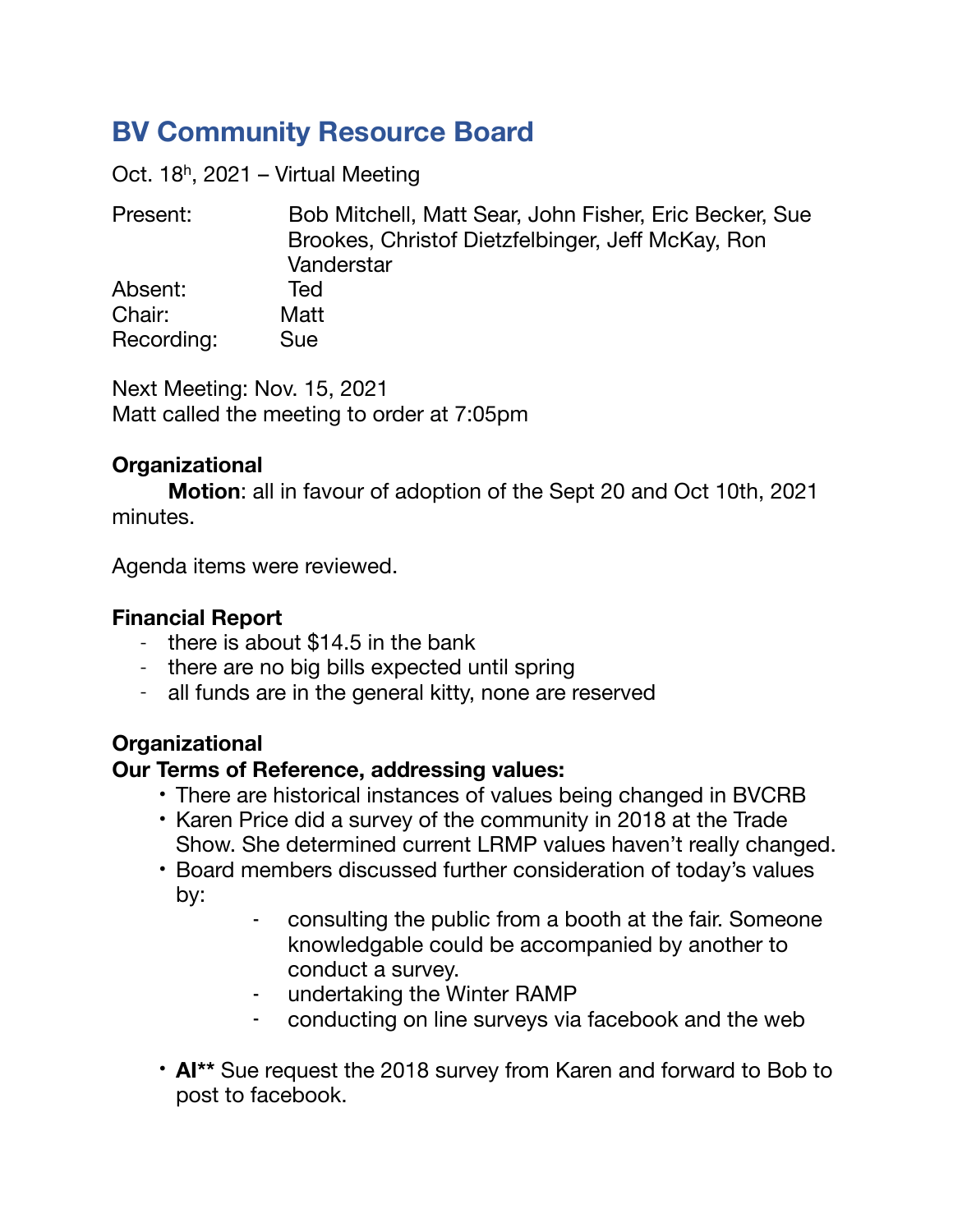- One Director would like to see further development of the Tourism value.
- Zonation is important.
- There are no stakeholders. We govern by consensus so there is no benefit to a 'someone' in particular.

## **Discussion of October 4th Meeting with the Minister of State for Lands and Natural Resource Operations, the Honourable Nathan Cullen:**

- Making changes to forestry legislation and consulting with First Nations government on marine and land management is the priority of the government.
- We discussed how to work with communities, civil associations, and governments.
	- Perhaps we need a trilateral Terms of Reference, Government to Government to Public.
	- We can be a great tool in conveying public concern in broad discussions. We just need a seat at the table. A positive response from the board is a good indicator of a positive response from the public - this is a great time management strategy. Though we are without clout, we are certainly a good sounding board. As an advisory board we are available to industry, government, recreation and other groups to make use of. How do we sell ourselves?
	- We are happy to share with the Office of the Wet'suwet'en.
	- We considered all correspondence should could have a line of reference: we are happy to act as a sounding board at any time.
- We need a more practical answer for the Province on why and how they can model our terms of reference for the purpose of community consultation.
- It was agreed we should table this discussion for now.

## **Correspondence:**

- related to WHMA's and responses: http://bvcrb.ca/land-use-topics/ wildlife/wildlife-habitat-management- areas/

• Directors referred to the previous letter signed by Geoff Recknell earlier this year. Administrative burden is not an excuse to not do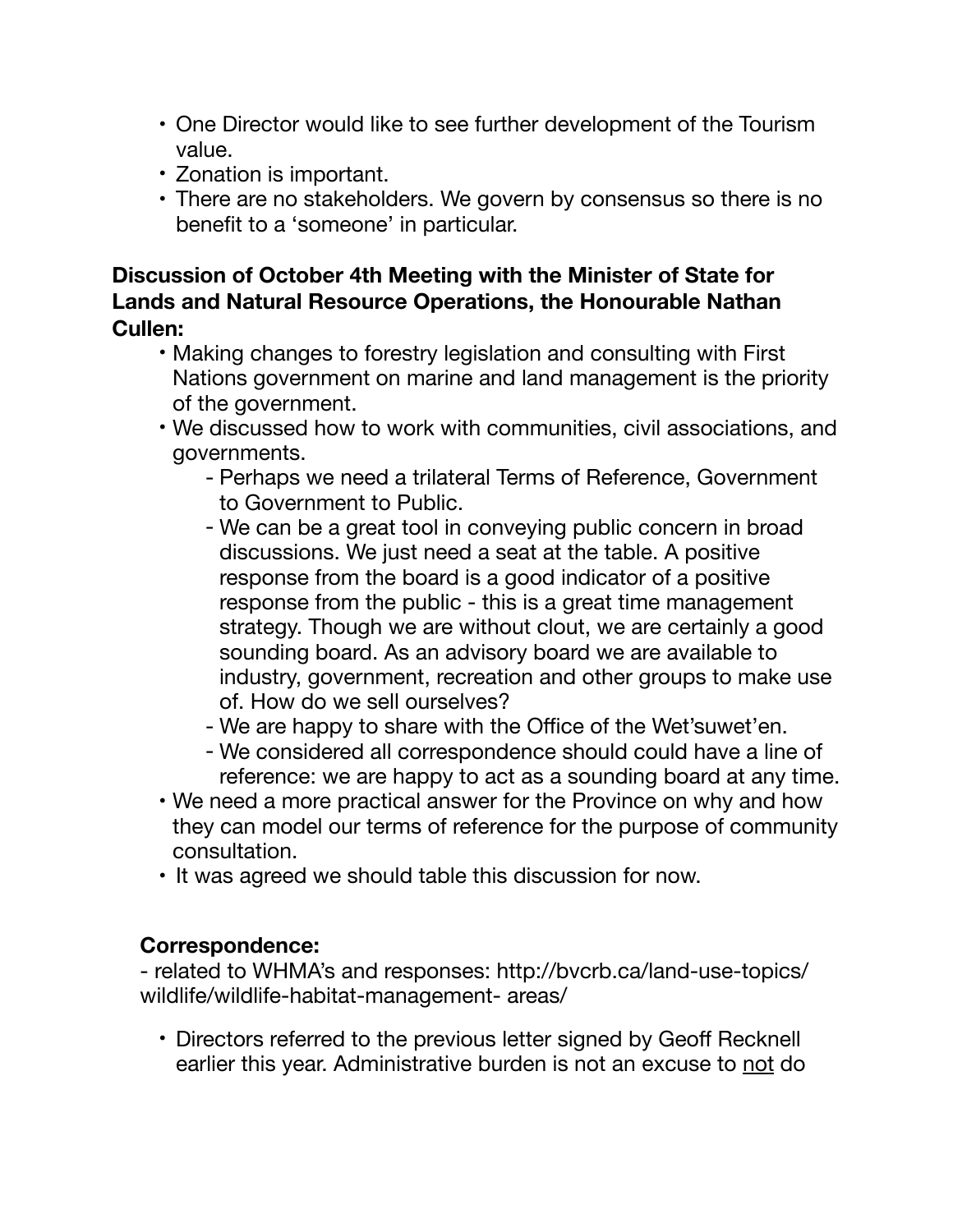something. We need the provincial departments for their administrative functions.

- The Skeena is the only region in BC where the WHMA deletions from Tantalous have happened. If you open the SRMP you find out where they are.
- Sean Sharpe did some field work on habitat values in the WHMA's and wrote a report on values.
- Currently Victoria is reviewing the WHMA's.TBD!
- UREP's? we have no idea what's happening. This was brought to the attention of Nathan. Without a secure home or designation WHMA's and UREP's will slowly be forgotten.

## **Serb Creek Drainage**

Starting with Glenn McIntosh, RPF response to the board dated Oct. 18, 21

- **AI\*\*** Sue post Glenn's response on line
- Use the ToolBox analogy. BCTS needs to hear from us before its too late. They can provide us a great view and summary of plans.
- What is our consensus?
	- the board has different opinions, it is working hard to achieve consensus
	- our letter was originally penned so as to get consensus as to what the goals of the SMZ2 are. Perhaps if we want to see these values protected we can't log. Some directors think we can log - just differently.
	- Reiseter Creek is also a SMZ2 and yet it is getting clear cut. Reiseter Crk is evidence the Province cannot manage for the values.
	- This summer the gate was left open by Canfor many times, it's a tragedy of volume based licences. PIR respected the values, Canfor is flattening the SMZ2.
	- Apparently the Serb has a few more details specified in the FSP. We want to know the Province can deliver on what is actually planned.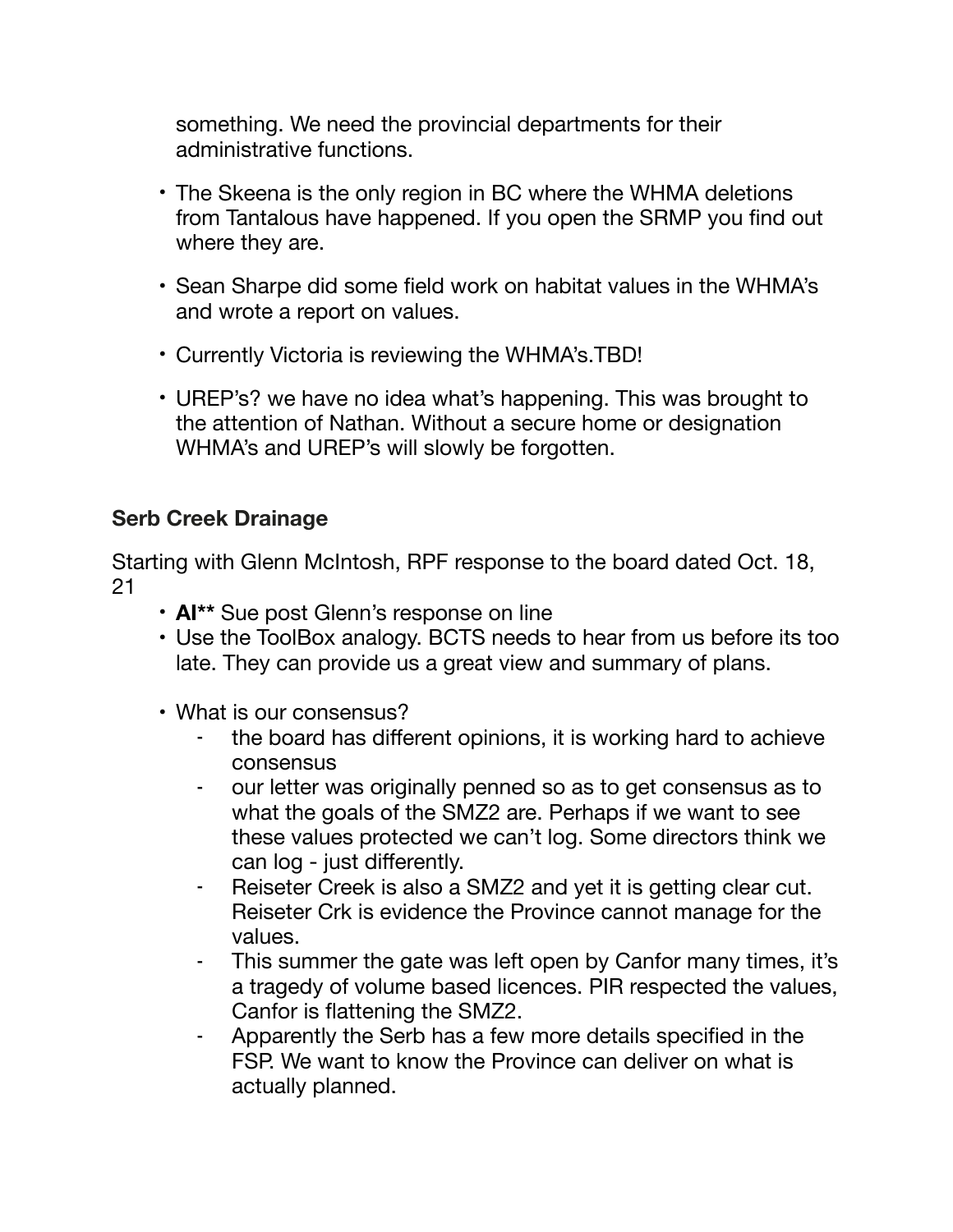- No logging in the Serb is a complete change in the 'reserve' status.
- When it comes to management of access you have to demonstrate you can prevent access. We could propose - No logging until we see a concept on paper as to how you will and can regulate access. We believe you can log so long as you are creditable and responsible.
- Timber Supply valuation costs the government lots yearly and yet no other value's planning or management s get this budget.
- The Morrison is another SMZ2 the road deactivation is an example of good management.
- LRMP was only agreed to if logging volumes would be impacted no more than 10%, why not consider lowering logging volumes? When is this going to happen? Timber supply has been going up and yet ten 10% limit has remain unchanged. As an increase in supply there should have been an increase in reserves for protection of values, ecosystems or habitats or corridors, etc.. These things are diminishing yet logging volumes don't go down.
- members discuss that 40 50% of the harvest will be low quality logs or worse and therefore used for pellets.
- FYI There is more carbon on the ground than standing in the forest.
- **Action**: a rewrite of the Letter to the District Manager and BCTS with a CC to the OW:
	- include a preamble to the letter to the government agents giving our trepidations based on other SMZ2 management zones. Then mention that if development does happen you better follow these specific mandates. Also try to define what we think these things mean - like restricted access…
		- our group feels we can accept logging of a portion as long as certain SMZ2 objectives are met.
		- Visual quality protect the views from Serb Creek up to the mountain. Words like - use 1.5 hectare openings up one side of the Serb…
		- Carbon storage and old growth worded such as "a portion of the board strongly feels …."
		- Curtis Paul is motivated to do partial logging, he did a bit in Canyon Creek.